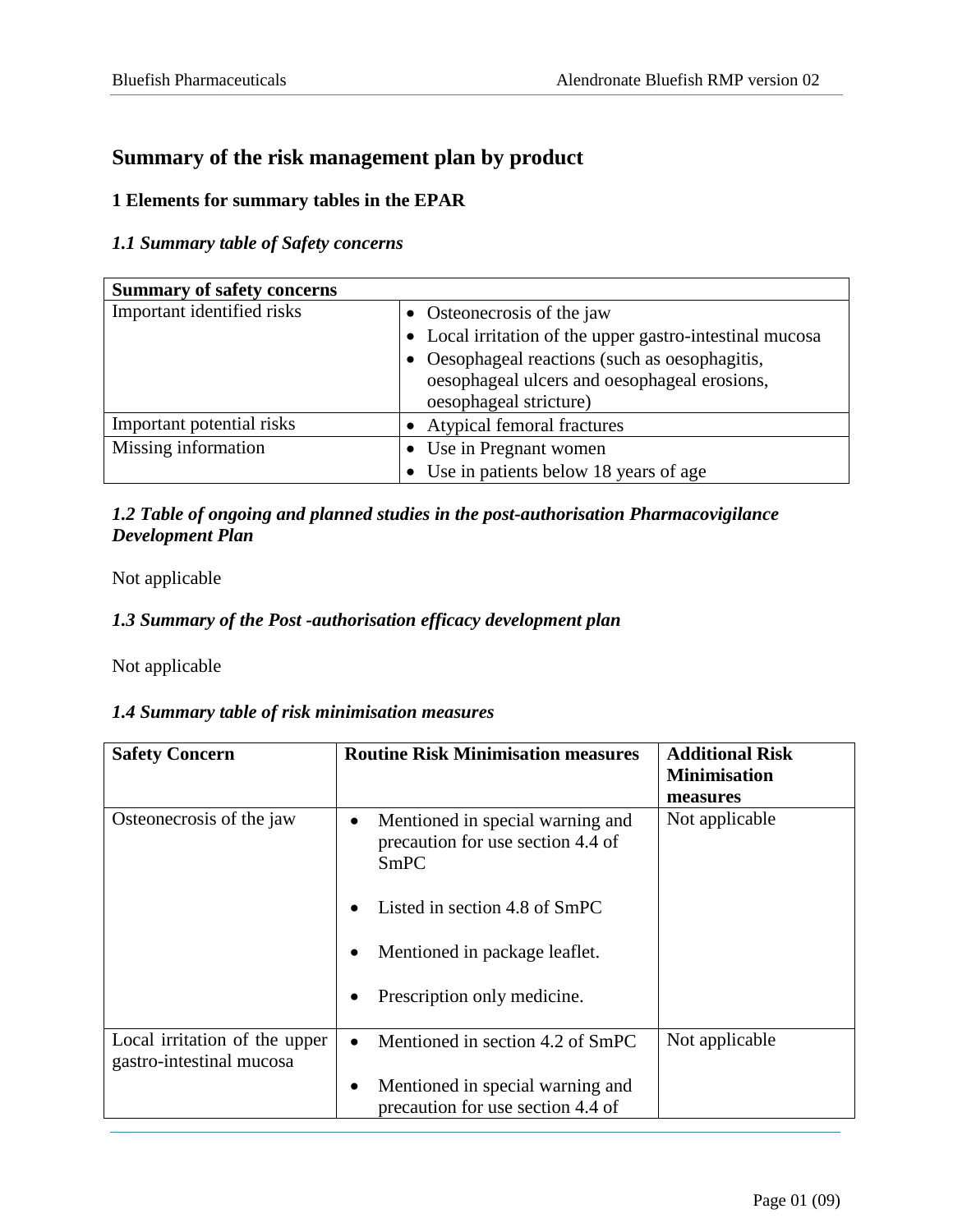|                                                                                                                | SmPC.                                                                                       |                |
|----------------------------------------------------------------------------------------------------------------|---------------------------------------------------------------------------------------------|----------------|
|                                                                                                                | Listed in section 4.8                                                                       |                |
|                                                                                                                | Mentioned in package leaflet.                                                               |                |
|                                                                                                                | Prescription only medicine.                                                                 |                |
| Oesophageal reactions (such<br>as oesophagitis, oesophageal<br>ulcers and oesophageal<br>erosions, oesophageal | Mentioned in special warning and<br>$\bullet$<br>precaution for use section 4.4 of<br>SmPC. | Not applicable |
| stricture)                                                                                                     | Listed in section 4.8 of SmPC                                                               |                |
|                                                                                                                | Mentioned in package leaflet.                                                               |                |
|                                                                                                                | Prescription only medicine.                                                                 |                |
| Atypical femoral fractures                                                                                     | Mentioned in special warning and<br>٠<br>precaution for use section 4.4 of<br><b>SmPC</b>   | Not applicable |
|                                                                                                                | Listed in section 4.8 of SmPC                                                               |                |
|                                                                                                                | Mentioned in package leaflet.                                                               |                |
|                                                                                                                | Prescription only medicine.                                                                 |                |
| Use in Pregnant women                                                                                          | Mentioned in section 4.6 of SmPC                                                            | Not applicable |
|                                                                                                                | Mentioned in package leaflet.                                                               |                |
|                                                                                                                | • Prescription only medicine.                                                               |                |
| Use in patients below 18<br>years of age                                                                       | • Mentioned in Posology and method<br>of administration in section 4.2 of<br>the SmPC.      | Not applicable |
|                                                                                                                | Mentioned in package leaflet.                                                               |                |
|                                                                                                                | Prescription only medicine.                                                                 |                |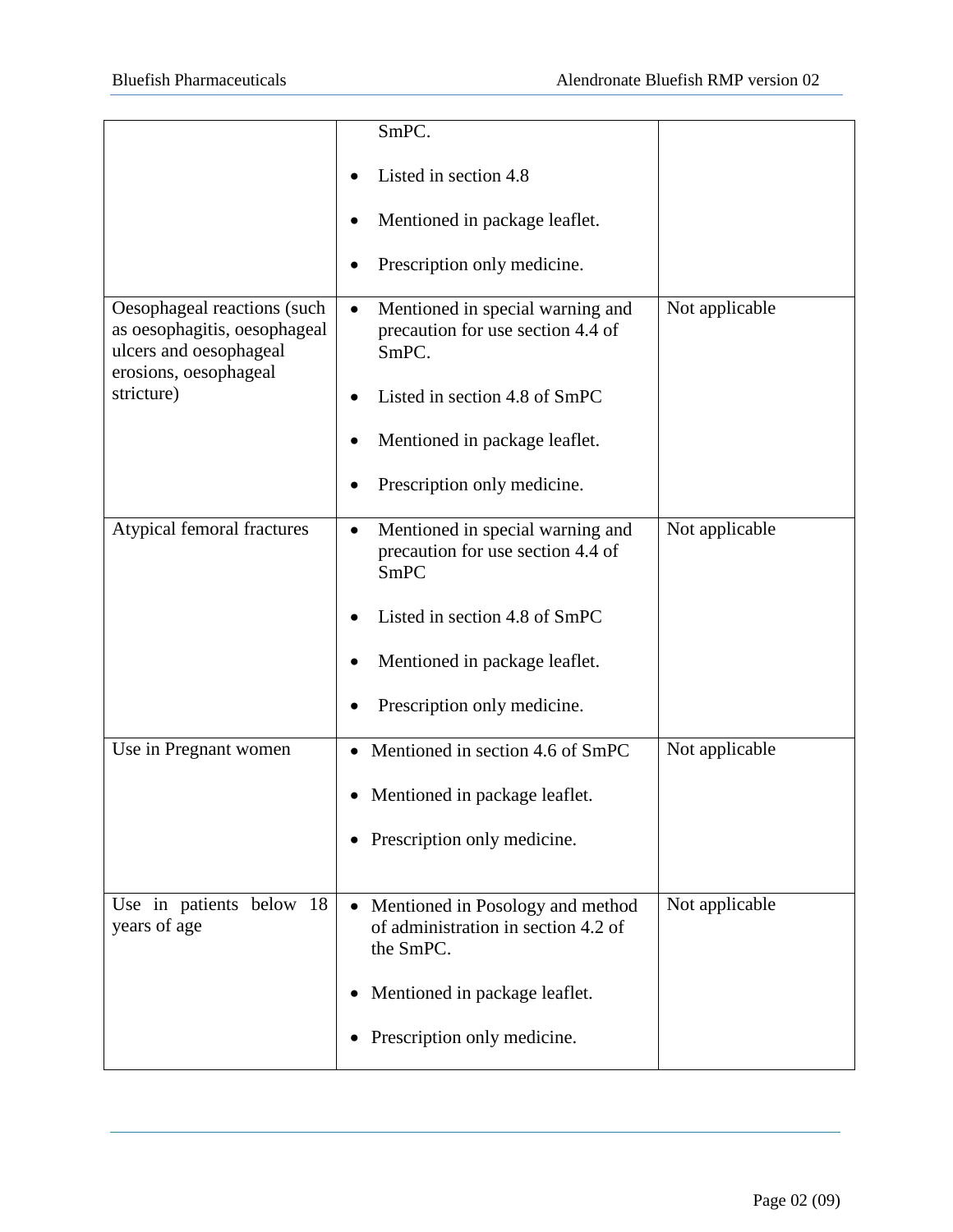# **2 Elements for a public summary**

| 2.1 |  |  | Overview of disease epidemiology (for each indication) |
|-----|--|--|--------------------------------------------------------|
|     |  |  |                                                        |

| <b>Indication/target population</b>                                        | <b>Postmenopausal Osteoporosis</b>                                                                                                                                                                                                                                                                  |
|----------------------------------------------------------------------------|-----------------------------------------------------------------------------------------------------------------------------------------------------------------------------------------------------------------------------------------------------------------------------------------------------|
| <b>Incidence and prevalence</b>                                            | The incidence of osteoporosis in postmenopausal women<br>continues to increase with progressively aging populations.<br>Currently, it is estimated that over 200 million people<br>worldwide have osteoporosis.                                                                                     |
|                                                                            | The incidence of hip fracture in women aged 50 years or<br>above was calculated and expressed as the annual number of<br>hip fractures per 10,000 women.                                                                                                                                            |
|                                                                            | In the United States and the European Union, about 30% of<br>all postmenopausal women have osteoporosis, and it has<br>been predicted that more than 40% of them will suffer one or<br>more fragility fractures during their remaining lifetime.                                                    |
|                                                                            | One out of three postmenopausal women and one out of five<br>men over the age of 50 years will experience osteoporotic<br>fractures.                                                                                                                                                                |
| Demographics of the target<br>population – age, sex,<br>race/ethnic origin | The prevalence of osteoporosis increased with age.<br>Significantly higher among women than among men.                                                                                                                                                                                              |
|                                                                            | It was found that Whites are having more frequencies to get<br>post-menopausal osteoporosis compared followed by Blacks<br>and Hispanics.                                                                                                                                                           |
| <b>Risk factors for the disease</b>                                        | Early menopause, a maternal history of hip fracture, a<br>fracture after 40 years of age, low body weight, or specific<br>diseases and treatments increase susceptibility to fractures                                                                                                              |
|                                                                            | Postmenopausal women are at the greatest risk of developing<br>osteoporosis because of the accelerated loss in bone mass<br>associated with menopause, include advanced age, genetics,<br>lifestyle factors (such as low calcium and vitamin D intake,<br>smoking), thinness, and menopause status. |
| <b>Main treatment options</b>                                              | Pharmacological management is the primary prevention of<br>osteoporotic fractures in patients at high risk or secondary<br>prevention in patients who have already sustained a fracture.                                                                                                            |
|                                                                            | Management focuses first on non-pharmacologic measures,<br>such as a balanced diet, adequate calcium and vitamin D<br>intake, adequate exercise, smoking cessation, avoidance of<br>excessive alcohol intake, and fall prevention.                                                                  |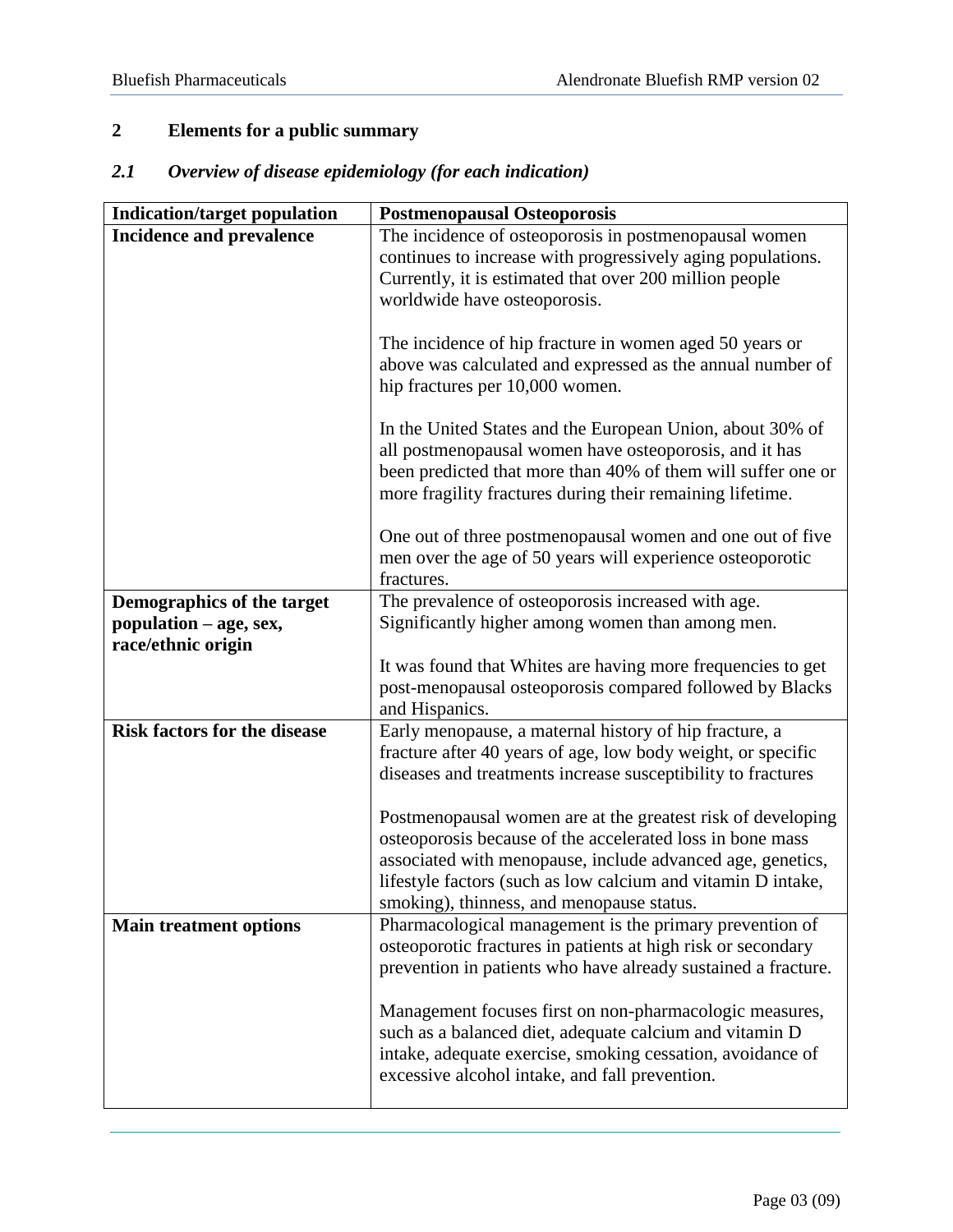|                                | Calcium is a key element in the therapy of osteoporosis.       |  |  |
|--------------------------------|----------------------------------------------------------------|--|--|
|                                | Adequate calcium intake throughout life is essential for       |  |  |
|                                | optimizing peak bone mass and may affect the rate at which     |  |  |
|                                | bone is lost later in life. Calcium alone is inadequate to     |  |  |
|                                | completely inhibit the rapid bone loss that occurs at          |  |  |
|                                | menopause but is necessary to optimize response to             |  |  |
|                                | antiresorptive agents. (Calcium carbonate and tribasic         |  |  |
|                                | calcium phosphate have the greatest percentage of elemental    |  |  |
|                                | calcium).                                                      |  |  |
|                                |                                                                |  |  |
|                                | The two exogenous sources of vitamin D are ergosterol          |  |  |
|                                | (vitamin D2) from plant sources and cholecalciferol (vitamin   |  |  |
|                                | D3) from animal sources, such as fish liver oils and fortified |  |  |
|                                | milk, presence enhances GI absorption of calcium.              |  |  |
|                                |                                                                |  |  |
|                                | Postmenopausal estrogen therapy, taken with or without         |  |  |
|                                | progestin. And bisphosphonates are compounds that adsorb       |  |  |
|                                | onto hydroxyapatite crystals.                                  |  |  |
|                                |                                                                |  |  |
|                                | Alendronate is approved by the FDA for the prevention of       |  |  |
|                                | osteoporosis in postmenopausal women.                          |  |  |
| <b>Mortality and morbidity</b> | Hip fractures are the most serious, since 10–20% more          |  |  |
| (natural history)              | women die than expected for age within the first year, and     |  |  |
|                                | the excess mortality is even greater for men. The risk of      |  |  |
|                                | death is greatest immediately after the fracture and decreases |  |  |
|                                | over time. Excess morbidity and mortality caused by            |  |  |
|                                | osteoporosis-related fractures.                                |  |  |

## *2.2 Summary of treatment benefits*

As per the evidence-based position statement published by The North American Menopause Society (NAMS) in 2006 recommendations for the prevention/management/treatment of osteoporosis in postmenopausal women as follows:

Lifestyle approaches to prevent bone loss and fractures;

- Nutrition, including adequate intakes of calcium, vitamin D, vitamin K, magnesium, protein, and isoflavones
- Exercise
- Fall prevention
- Smoking cessation
- Alcohol avoidance

Pharmacologic approaches for the prevention and/or treatment of osteoporosis;

• Estrogen or estrogen plus progestin therapy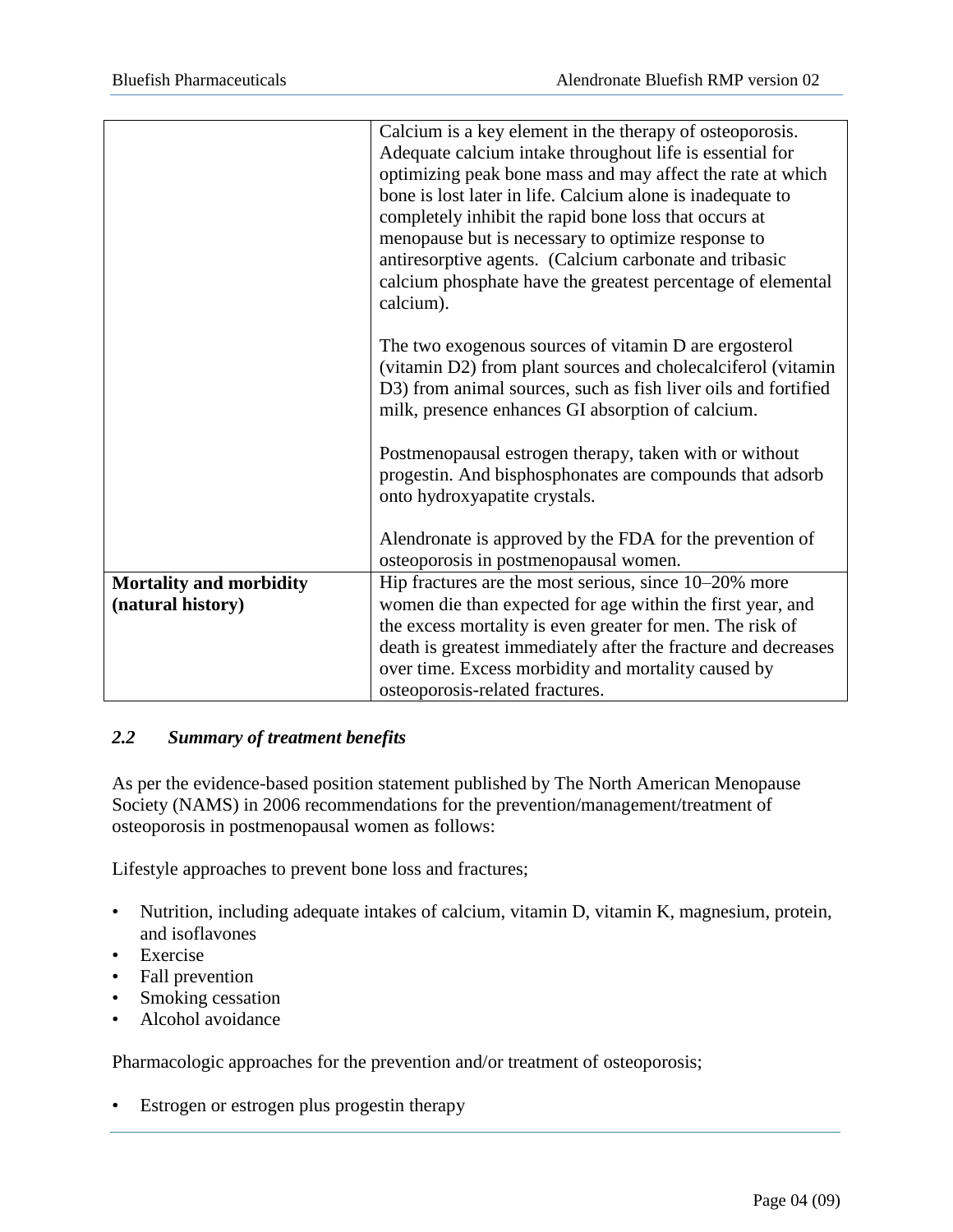- Bisphosphonates (alendronate, risedronate, ibandronate, zoledronic acid, etidronate)
- Selective estrogen-receptor modulators, such as raloxifene
- Parathyroid hormone 1-34 (teriparatide)
- Calcitonin
- Combination therapies (considered, but no recommendation made for or against)
- Tibolone (not approved in the United States or Canada for osteoporosis prevention)
- New/experimental therapies: strontium ranelate, parathyroid I-84, bazedoxifene, lasofoxifene, denosumab (considered, but no definitive recommendation made)

Bisphosphonates are the first-line drugs for treating postmenopausal women with osteoporosis. They have reduced the risk of vertebral fractures by 40% to 70% and reduced the incidence of nonvertebral fracture, including hip fracture, by about half this amount.

Alendronate is comes under the group of bisphosphonates. In osteoporosis the strength of the bones is reduced and this can increase the chances of getting bone fractures. Alendronate can make bones stronger in people with osteoporosis which can reduce the chances of getting bone fractures.<sup>11</sup>

## *2.3 Unknowns relating to treatment benefits*

None identified.

## *2.4 Summary of safety concerns*

| <b>Risk</b>                                                       | What is known                                                                                                                                                                                                                                                                                                                                                                                                                                                                                | <b>Preventability</b>                                                                                                                                                                                                                                                                                                                                                                                                                                                                                           |
|-------------------------------------------------------------------|----------------------------------------------------------------------------------------------------------------------------------------------------------------------------------------------------------------------------------------------------------------------------------------------------------------------------------------------------------------------------------------------------------------------------------------------------------------------------------------------|-----------------------------------------------------------------------------------------------------------------------------------------------------------------------------------------------------------------------------------------------------------------------------------------------------------------------------------------------------------------------------------------------------------------------------------------------------------------------------------------------------------------|
| Bone damage<br>in the jaw<br><i>(osteonecrosis</i><br>of the jaw) | Osteonecrosis of the jaw generally<br>associated with tooth extraction<br>and/or local infection (including<br>osteomyelitis) has been reported in<br>patients with cancer receiving<br>treatment regimens including<br>primarily intravenously administered<br>bisphosphonates. Many of these<br>patients were also receiving<br>chemotherapy and corticosteroids.<br>Osteonecrosis of the jaw has also<br>been reported in patients with<br>osteoporosis receiving oral<br>bisphosphonates | Yes,<br>The following risk factors should be<br>$\bullet$<br>considered when evaluating an<br>individual's risk of developing<br>osteonecrosis of the jaw:<br>- potency of the bisphosphonate<br>(highest for zoledronic acid), route<br>of administration (see above) and<br>cumulative dose<br>- cancer, chemotherapy,<br>radiotherapy, corticosteroids,<br>smoking<br>- a history of dental disease, poor<br>oral hygiene, periodontal disease,<br>invasive dental procedures and<br>poorly fitting dentures |

#### **Important identified risks**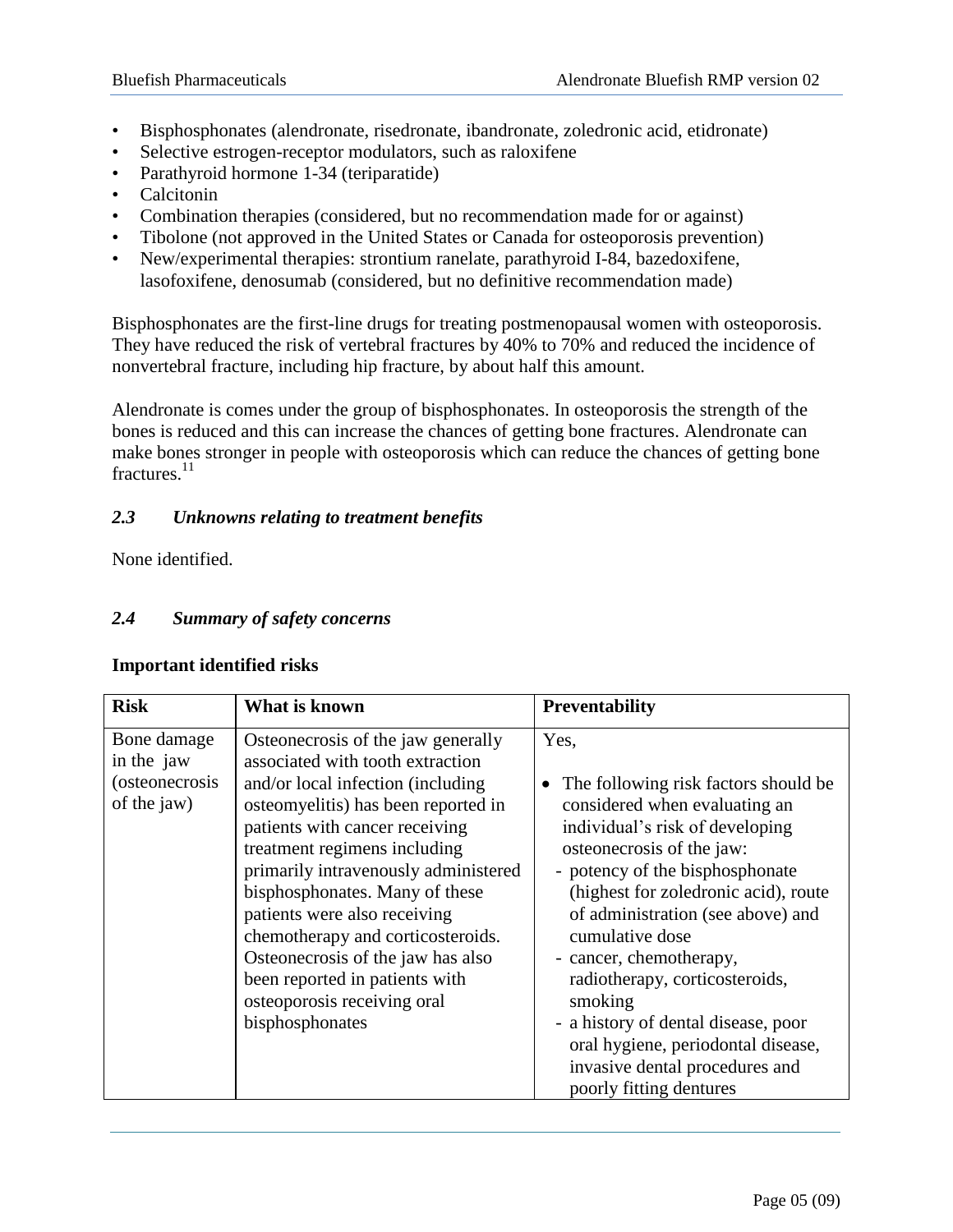| <b>Risk</b>                                                               | What is known                                                                                                                                                                                                                                                                                                                | Preventability                                                                                                                                                                                                                                                                                                                                                                                                                                                                                                                                                                                                                                                                                                                                                                                                                                                 |
|---------------------------------------------------------------------------|------------------------------------------------------------------------------------------------------------------------------------------------------------------------------------------------------------------------------------------------------------------------------------------------------------------------------|----------------------------------------------------------------------------------------------------------------------------------------------------------------------------------------------------------------------------------------------------------------------------------------------------------------------------------------------------------------------------------------------------------------------------------------------------------------------------------------------------------------------------------------------------------------------------------------------------------------------------------------------------------------------------------------------------------------------------------------------------------------------------------------------------------------------------------------------------------------|
|                                                                           |                                                                                                                                                                                                                                                                                                                              | A dental examination with<br>appropriate preventive dentistry<br>should be considered prior to<br>treatment with oral bisphosphonates<br>in patients with poor dental status.                                                                                                                                                                                                                                                                                                                                                                                                                                                                                                                                                                                                                                                                                  |
|                                                                           |                                                                                                                                                                                                                                                                                                                              | While on treatment, these patients<br>should avoid invasive dental<br>procedures if possible. For patients<br>who develop osteonecrosis of the<br>jaw while on bisphosphonate<br>therapy, dental surgery may<br>exacerbate the condition. For<br>patients requiring dental procedures,<br>there are no data available to suggest<br>whether discontinuation of<br>bisphosphonate treatment reduces<br>the risk of osteonecrosis of the jaw.<br>Clinical judgement of the treating<br>$\bullet$<br>physician should guide the<br>management plan of each patient<br>based on individual benefit/risk<br>assessment.<br>During bisphosphonate treatment, all<br>$\bullet$<br>patients should be encouraged to<br>maintain good oral hygiene, receive<br>routine dental check-ups, and report<br>any oral symptoms such as dental<br>mobility, pain, or swelling. |
| Local irritation<br>the<br>οf<br>upper<br>gastro-<br>intestinal<br>mucosa | Alendronate can cause local irritation<br>of the upper gastro-intestinal lining<br>(mucosa). Because there is a<br>potential for worsening of the<br>underlying disease, caution should be                                                                                                                                   | Yes,<br>Instructions given in section 4.2<br>$\overline{a}$<br>Posology and method of<br>administration of SmPC                                                                                                                                                                                                                                                                                                                                                                                                                                                                                                                                                                                                                                                                                                                                                |
|                                                                           | used when alendronate is given to<br>patients with active upper gastro-<br>intestinal problems, such as difficulty<br>swallowing (dysphagia), oesophageal<br>disease, gastritis, inflammation of the<br>first part of the small intestine<br>(duodenitis), ulcers, or with a recent<br>history (within the previous year) of | Contraindicated in abnormalities<br>of the oesophagus and other<br>factors which delay oesophageal<br>emptying such as stricture or<br>achalasia (a condition which<br>impairs the ability of the<br>oesophageal smooth muscle to                                                                                                                                                                                                                                                                                                                                                                                                                                                                                                                                                                                                                              |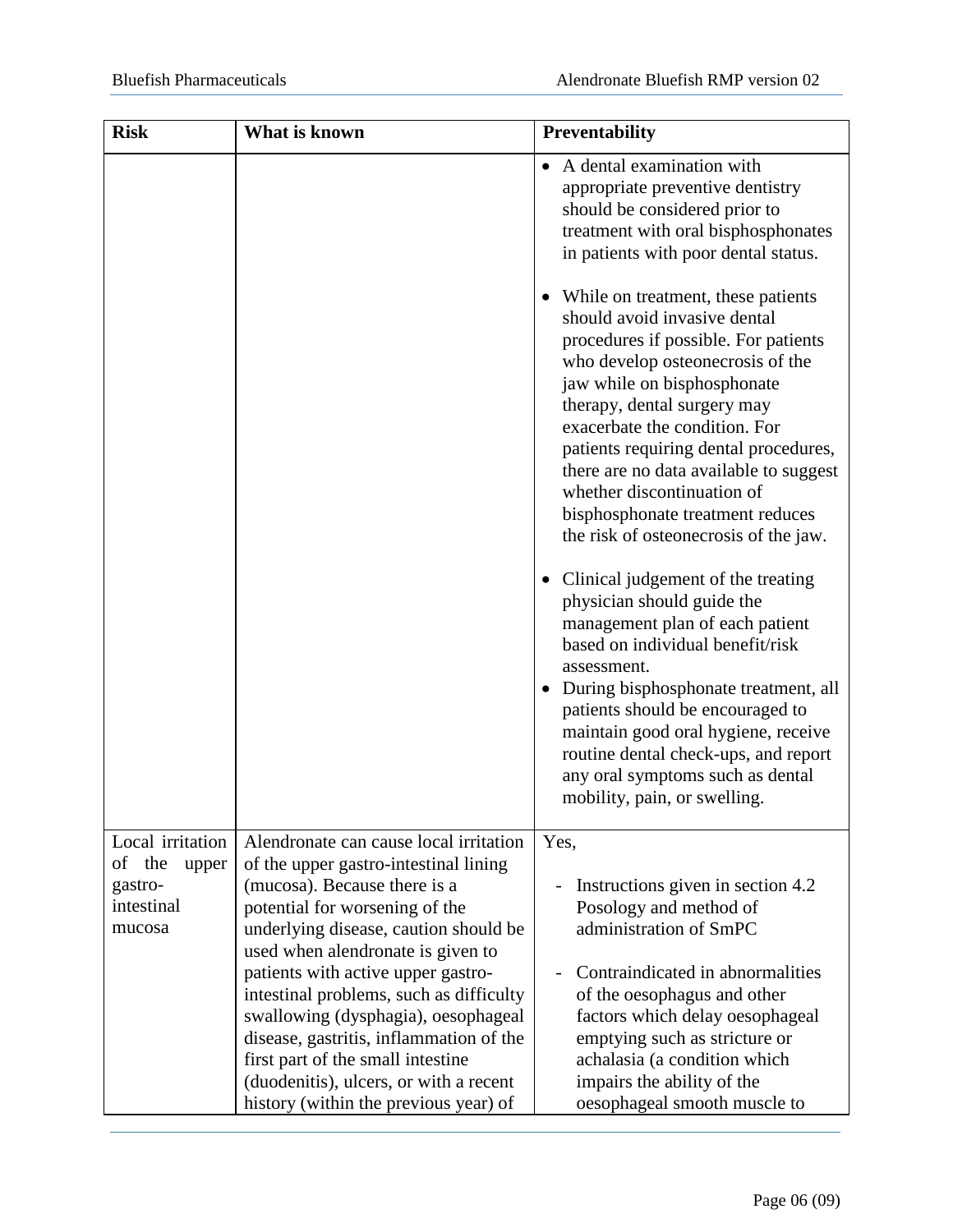| <b>Risk</b>                                                                                                          | What is known                                                                                                                                                                                                                                                                                                                                                                                                                                                                                                                                                                                                                                                                                                                                                                                                                                                                                                                                                                                                                                                                            | Preventability                                                                                                                                                                                                                                                                                                                                                                         |
|----------------------------------------------------------------------------------------------------------------------|------------------------------------------------------------------------------------------------------------------------------------------------------------------------------------------------------------------------------------------------------------------------------------------------------------------------------------------------------------------------------------------------------------------------------------------------------------------------------------------------------------------------------------------------------------------------------------------------------------------------------------------------------------------------------------------------------------------------------------------------------------------------------------------------------------------------------------------------------------------------------------------------------------------------------------------------------------------------------------------------------------------------------------------------------------------------------------------|----------------------------------------------------------------------------------------------------------------------------------------------------------------------------------------------------------------------------------------------------------------------------------------------------------------------------------------------------------------------------------------|
|                                                                                                                      | major gastro-intestinal disease such<br>as peptic ulcer, or active gastro-<br>intestinal bleeding, or surgery of the<br>upper gastro-intestinal tract other<br>than pyloroplasty (a surgical<br>procedure to widen the opening of<br>the lower portion of the stomach<br>which connect to the duodenum).                                                                                                                                                                                                                                                                                                                                                                                                                                                                                                                                                                                                                                                                                                                                                                                 | move food effectively to the<br>stomach).<br>It is very important that the full<br>dosing instructions are provided<br>to, and understood by the patient.<br>Patients should be informed that<br>failure to follow these instructions<br>may increase their risk of<br>oesophageal problems.                                                                                           |
| The tube that<br>connects<br>your<br>with<br>mouth<br>stomach<br>your<br>damages/injury<br>(Oesophageal<br>reaction) | Oesophageal reactions (sometimes<br>severe and requiring hospitalisation),<br>such as oesophagitis, oesophageal<br>ulcers and oesophageal erosions,<br>rarely followed by oesophageal<br>stricture, have been reported in<br>patients receiving alendronate.<br>Physicians should therefore be alert<br>to any signs or symptoms signaling a<br>possible oesophageal reaction and<br>patients should be instructed to<br>discontinue alendronate and seek<br>medical attention if they develop<br>symptoms of oesophageal irritation<br>such as dysphagia, pain on<br>swallowing or central chest<br>(retrosternal) pain, new or worsening<br>heartburn.<br>The risk of severe oesophageal<br>adverse experiences appears to be<br>greater in patients who fail to take<br>alendronate properly and/or who<br>continue to take alendronate after<br>developing symptoms suggestive of<br>oesophageal irritation.<br>In patients with known Barrett's<br>oesophagus, prescribers should<br>consider the benefits and potential<br>risks of alendronate on an individual<br>patient basis. | Yes,<br>Instructions given in section 4.2<br>$\overline{\phantom{0}}$<br>Posology and method of<br>administration<br>It is very important that the full<br>$\overline{a}$<br>dosing instructions are provided to,<br>and understood by the patient.<br>Patients should be informed that<br>failure to follow these instructions<br>may increase their risk of<br>oesophageal problems. |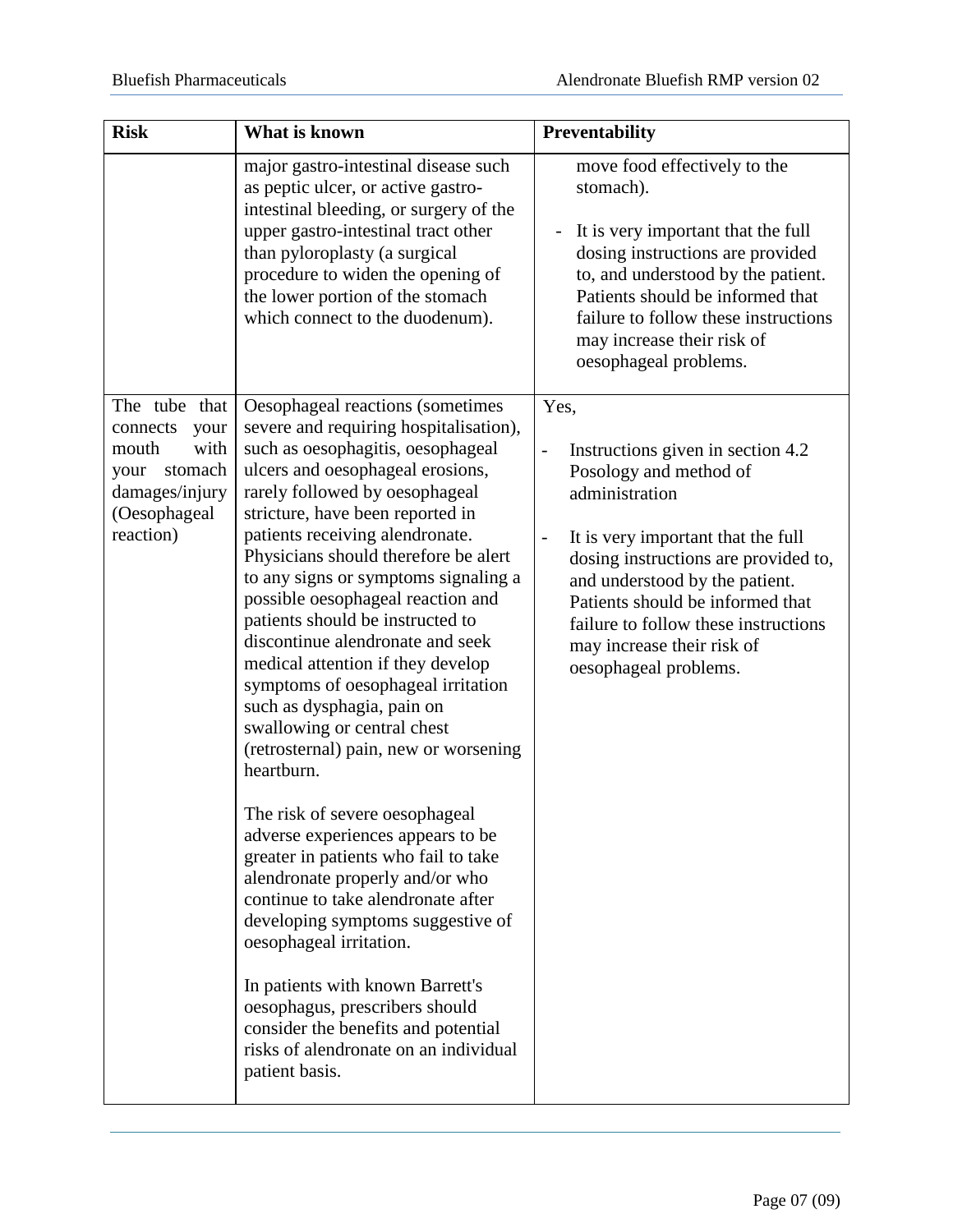# **Important potential risks**

| <b>Risk</b>                                   | What is known (Including reason why it is considered a                                                                                                                                                                                                                                                                                                                                                                                                                                                                                                                                                                                                                                                                                                                                                                                                               |
|-----------------------------------------------|----------------------------------------------------------------------------------------------------------------------------------------------------------------------------------------------------------------------------------------------------------------------------------------------------------------------------------------------------------------------------------------------------------------------------------------------------------------------------------------------------------------------------------------------------------------------------------------------------------------------------------------------------------------------------------------------------------------------------------------------------------------------------------------------------------------------------------------------------------------------|
|                                               | potential risk)                                                                                                                                                                                                                                                                                                                                                                                                                                                                                                                                                                                                                                                                                                                                                                                                                                                      |
| Bone fracture (Atypical<br>femoral fractures) | Atypical femoral fractures have been reported with<br>bisphosphonate therapy, primarily in patients receiving long-<br>term treatment for osteoporosis. These fractures occur after<br>minimal or no trauma and some patients experience thigh or<br>groin pain, often associated with imaging features of stress<br>fractures, weeks to months before presenting with a completed<br>femoral fracture. Fracture often occur on both sides; therefore<br>the opposite femur should be examined in bisphosphonate-<br>treated patients who have sustained a femoral shaft fracture.<br>Poor healing of these fractures has also been reported.<br>Discontinuation of bisphosphonate therapy in patients<br>suspected to have an atypical femur fracture should be<br>considered pending evaluation of the patient, based on an<br>individual benefit risk assessment. |
|                                               | During bisphosphonate treatment patients should be advised to<br>report any thigh, hip or groin pain and any patient presenting<br>with such symptoms should be evaluated for an incomplete<br>femur fracture.<br>As per the CMDh 'atypical femoral fracture' as a potential risk                                                                                                                                                                                                                                                                                                                                                                                                                                                                                                                                                                                    |
|                                               | following the commission decision on the Article 31 of<br>Directive 2001/83/EC referral concerning bisphosphonates.                                                                                                                                                                                                                                                                                                                                                                                                                                                                                                                                                                                                                                                                                                                                                  |

# **Missing information**

| <b>Risk</b>                              | What is known                                                                                                                                                                                                                                                               |
|------------------------------------------|-----------------------------------------------------------------------------------------------------------------------------------------------------------------------------------------------------------------------------------------------------------------------------|
| Use in pregnant woman                    | There are insufficient data regarding the use of alendronate<br>in pregnant women. Animal studies showed that effects on<br>foetal bone formation at high doses. Alendronate given to<br>pregnant rats caused obstruction of labour related to low<br>blood calcium levels. |
| Use in patients below 18 years<br>of age | Alendronate sodium is not recommended for use in children<br>under the age of 18 years due to insufficient data on safety<br>and efficacy in conditions associated with paediatric<br>osteoporosis                                                                          |